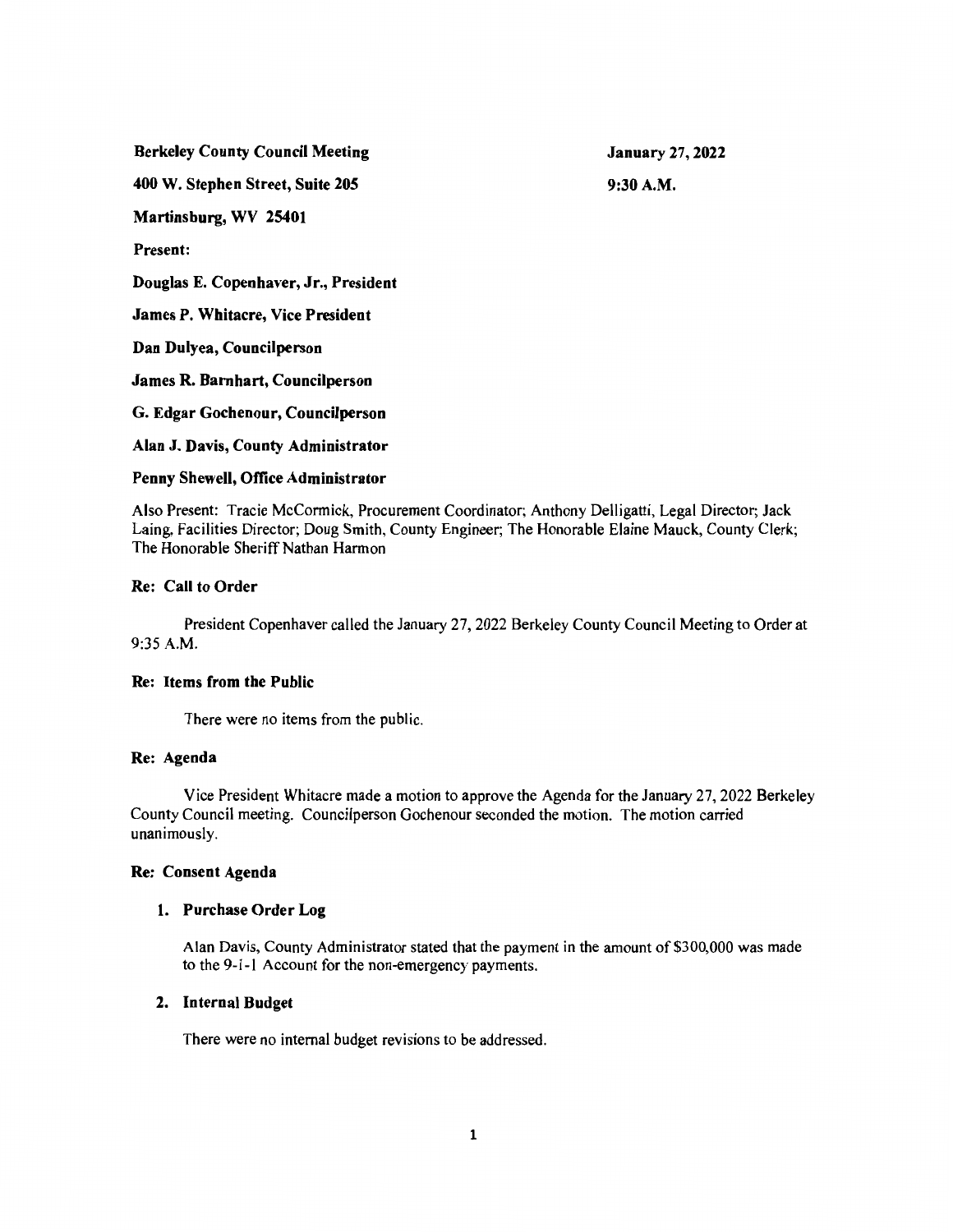#### 3. Changes in Status

President Copenhaver stated that a new hire recommendation was received from Tim Czaja, Community Corrections Director for Bruce Orr as a part time Driver effective February I, 2022 with an hourly rate of \$15.50.

President Copenhaver stated that a new hire recommendation was received from Mr. Czaja for Emma Lardner as a Peer Recovery Coach effective February 8, 2022 with an annual salary of \$37,509.

President Copenhaver stated that a new hire recommendation was received from Mr. Czaja for Katherine Blunt as a Recovery Technician effective January 3 I, 2022 with an annual salary of \$37,509.

President Copenhaver stated that a new hire recommendation was received from Kristin Cook as a Peer Recovery Coach effective February 7, 2022 with an annual salary of \$37,509.

President Copenhaver stated that a change in status was received from Jen Swisher, 9-1-1 Director for Noah Kinney to go from part time to full time effective January 3 I, 2022 with a salary change from \$22.00 per hour to \$41,785 annually.

President Copenhaver stated that a change in status was received from Mike Laing, Chief Court Marshal for Calvin Blythe, Deputy Court Marshal who is retiring effective March I, 2022 to be moved into a part time as needed status with an hourly rate of \$19.83.

#### 4. Approval of Minutes

Councilperson Dulyea made a motion to approve the minutes for the January 20, 2022 Berkeley County Council meeting. Councilperson Barnhart seconded the motion. Vice President Whitacre abstained due to absence. The motion carried.

# 5. Council Calendar

President Copenhaver reviewed the Council calendar for the month of January.

#### 6. Board and Commission Calendar

President Copenhaver reviewed the Board and Commission calendar for the month of January.

## 7. Bond Reduction - Middle Creek Vistas Section 1, Phase 1, (Final), BCP File #2110-396 tied to BCP File #2012-380, LOC #05-21 - Engineering Department

#### Re: Consent Agenda Approval

Vice President Whitacre made a motion to approve the Consent Agenda for the January 20, 2022 Berkeley County Council meeting. Councilperson Dulyea seconded the motion. The motion carried unanimously.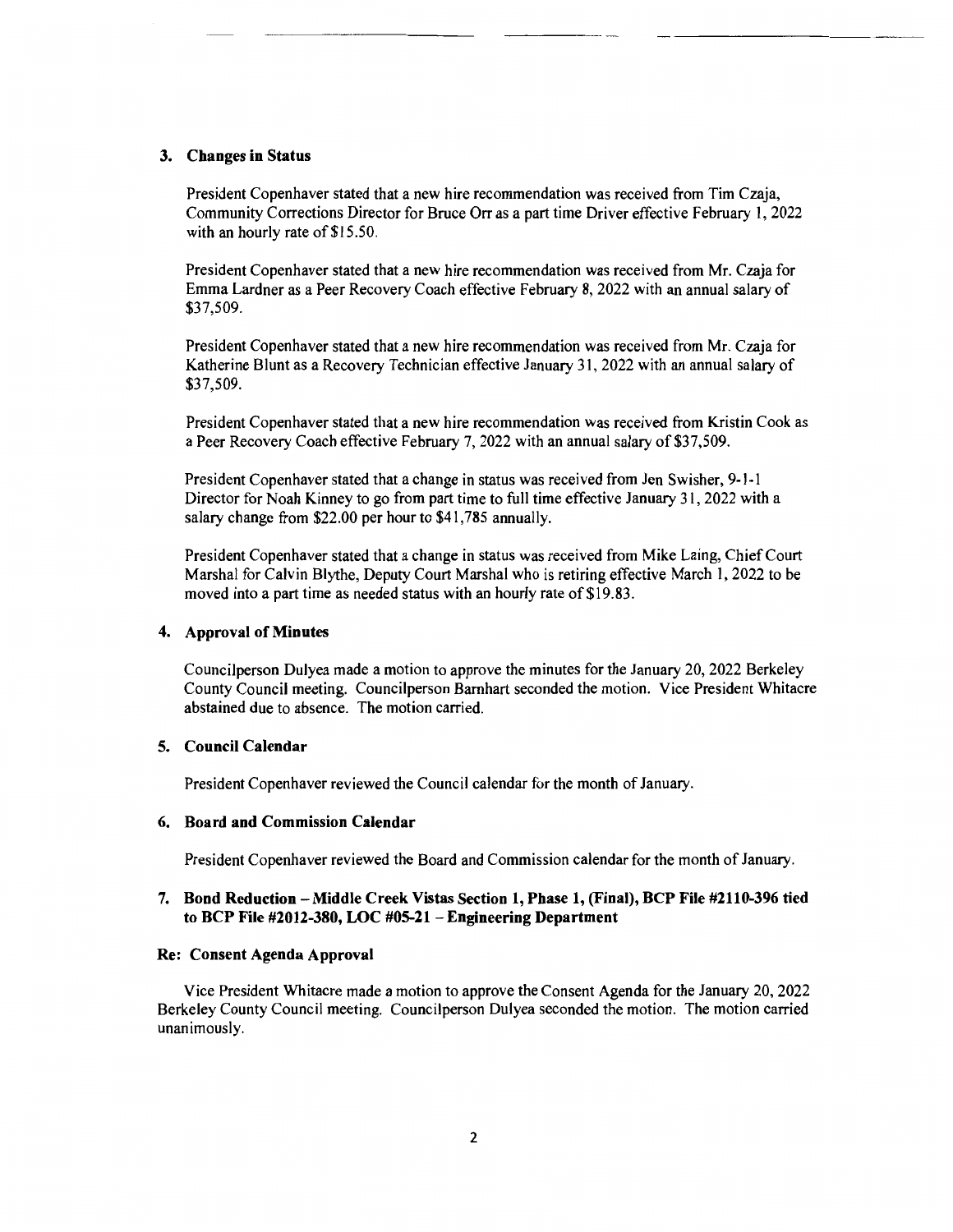#### Re: Correction of Assessment Log, Apportionment of Assessment Applications, Consolidations and Deconsolidation of Properties Applications - Assessor's Office

The Assessor had nothing to present this week.

#### Re: Board Meeting Reports

Councilperson Barnhart reported that he attended the Board of Health meeting via ZOOM and stated that Angie Gray submitted her resignation effective February 7, 2022. He also reported that he was unable to attend the Public Service Water District board meeting.

Councilperson Dulyea reported that he attended the Airport Authority meeting where they discussed a good year in review. He further stated that EPT A is working with the Airport on the County's Anniversary celebration. He also reported that he attended the Roundhouse Authority meeting and they are receiving requests for tours again. Councilperson Dulyea reported that he attended the Senior Services board meeting where they discussed working with Meals on Wheels to combine meals, but discovered that their services are too different to combine.

Vice President Whitacre reported that he attended the EPT A board meeting where they received a resignation from Amanda.

Councilperson Gochenour reported that he attended the Historic Landmarks meeting where Susan Crowell was appointed as the new Chairman. He stated that they discussed the possibility of the easement to Boydville being transferred from Farmland Protection to Historic Landmarks.

President Copenhaver reported that he attended the building construction meeting for the Dunn Building and the Health Department.

#### Re: Board and Commission Vacancies

Councilperson Dulyea requested Tracie McCormick to look at the board appointment for the CYB for Patrick Darlington.

# Re: Board and Commission Interview Charles "Chip" Hensell - Candidate - BC Parks & Recreation

Charles "Chip" Hensell appeared before the Council and was interviewed as a candidate for the BC Parks and Recreation board.

President Copenhaver left the meeting at 10:17 A.M.

Vice President Whitacre took over the meeting.

#### Re: Katie Spriggs, Eastern Panhandle Empowerment Center FY2022-23 Budget Presentation

Katie Spriggs, Eastern Panhandle Empowerment Center, formerly known as the Shenandoah Women's Center appeared before the Council and presented their FY2022-23 budget requesting \$150,000. Ms. Spriggs reviewed the services offered by their program.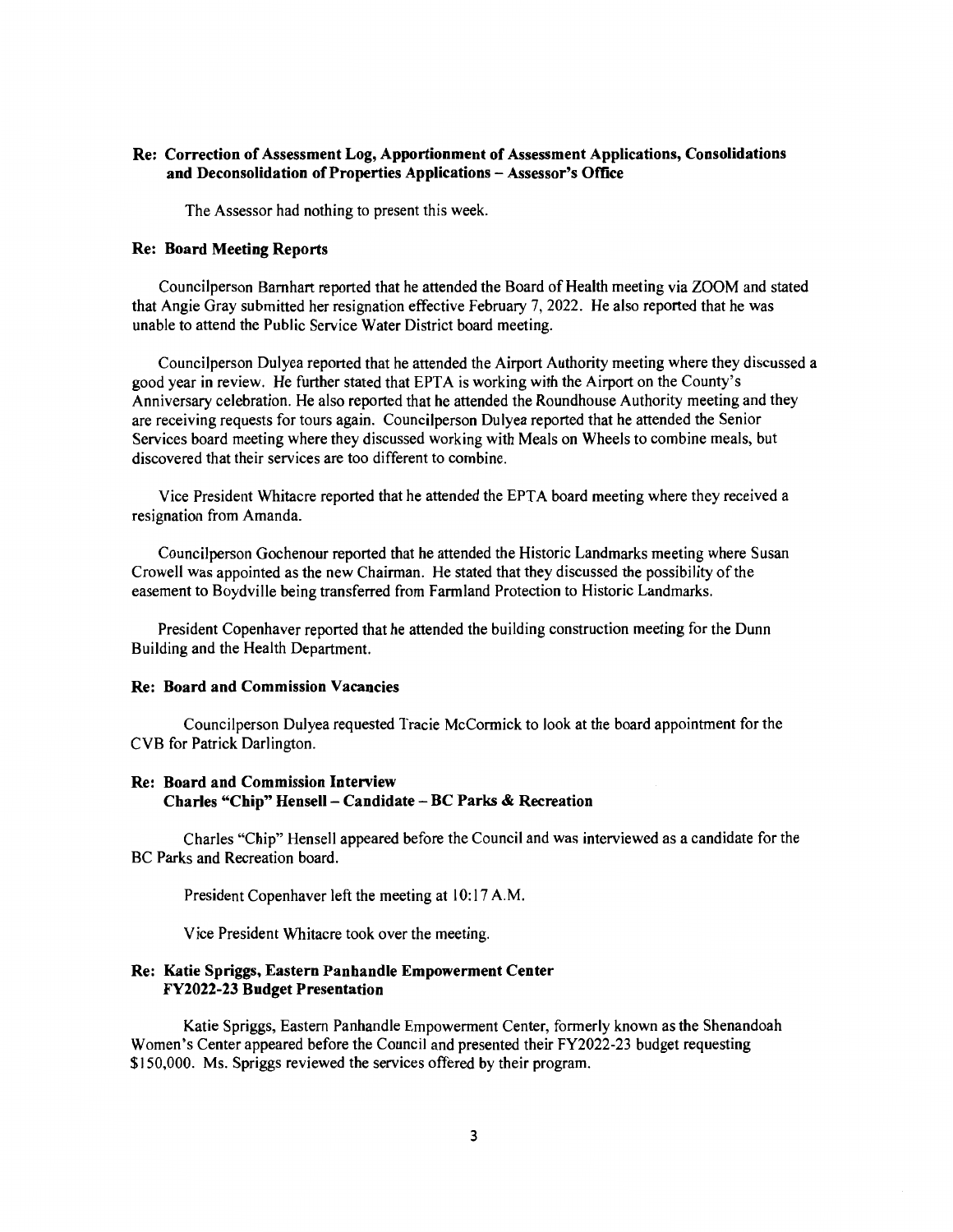President Copenhaver returned to the meeting at 10:53 A.M. and Vice President Whitacre turned the meeting back over to him.

## Re: Elaine Bartoldson, Eastern Panhandle Transit Authority FY2022-23 Budget Presentation

Elaine Bartoldson, Eastern Panhandle Transit Authority appeared before the Council and presented their FY2022-23 budget requesting \$150,000. Ms. Bartoldson reviewed the ridership numbers stating they were down from COVID and the need to continue to do a better job with their drivers at tracking the ridership numbers. She also stated they were requesting more funding this year to assist with federal grant matches.

## Re: Clint Hogbin, Chairman, BC Solid Waste Authority FY2022-23 Budget Presentation

Clint Hogbin, Chairman, BC Solid Waste Authority appeared before the Council and presented his FY2022-23 budget requesting \$72,657. Mr. Hogbin reviewed a powerpoint presentation on recycling and the programs offered.

## Re: Stacie Rohn, CEO, Boys & Girls Club of the Eastern Panhandle FY2022-23 Budget Presentation

Stacie Rohn, CEO, Boys & Girls Club of the Eastern Panhandle appeared before the Council and presented their FY2022-23 budget requesting \$45,000. Ms. Rohn reviewed the services and programs offered by the Boys & Girls Club.

## Re: Sheriff Nathan Harmon Request to Add Vendor to Towing Rotation

Sheriff Nathan Harmon appeared before the Council requesting to add All American Towing to the current towing rotation.

Councilperson Barnhart made a motion to approve the Sheriff's request to add All American Towing to the Sheriffs towing rotation. Councilperson Gochenour seconded the motion. The motion carried unanimously.

# Re: Executive Session - County Council Personnel, Real Estate Acquisition, Legal Matters and Economic Development

Councilperson Dulyea made a motion to go into executive session for County Council personnel, real estate acquisition, legal matters and economic development at 12:29 P.M. Vice President Whitacre seconded the motion. The motion carried unanimously.

President Copenhaver declared the Council out of executive session at 12:56 P.M.

Councilperson Dulyea made a motion to move forward with the purchase of the property from the Estate of Mildred K. Shipp at Sportsman's Paradise in the amount of \$11,000 and authorize the President to sign. Councilperson Barnhart seconded the motion. The motion carried unanimously.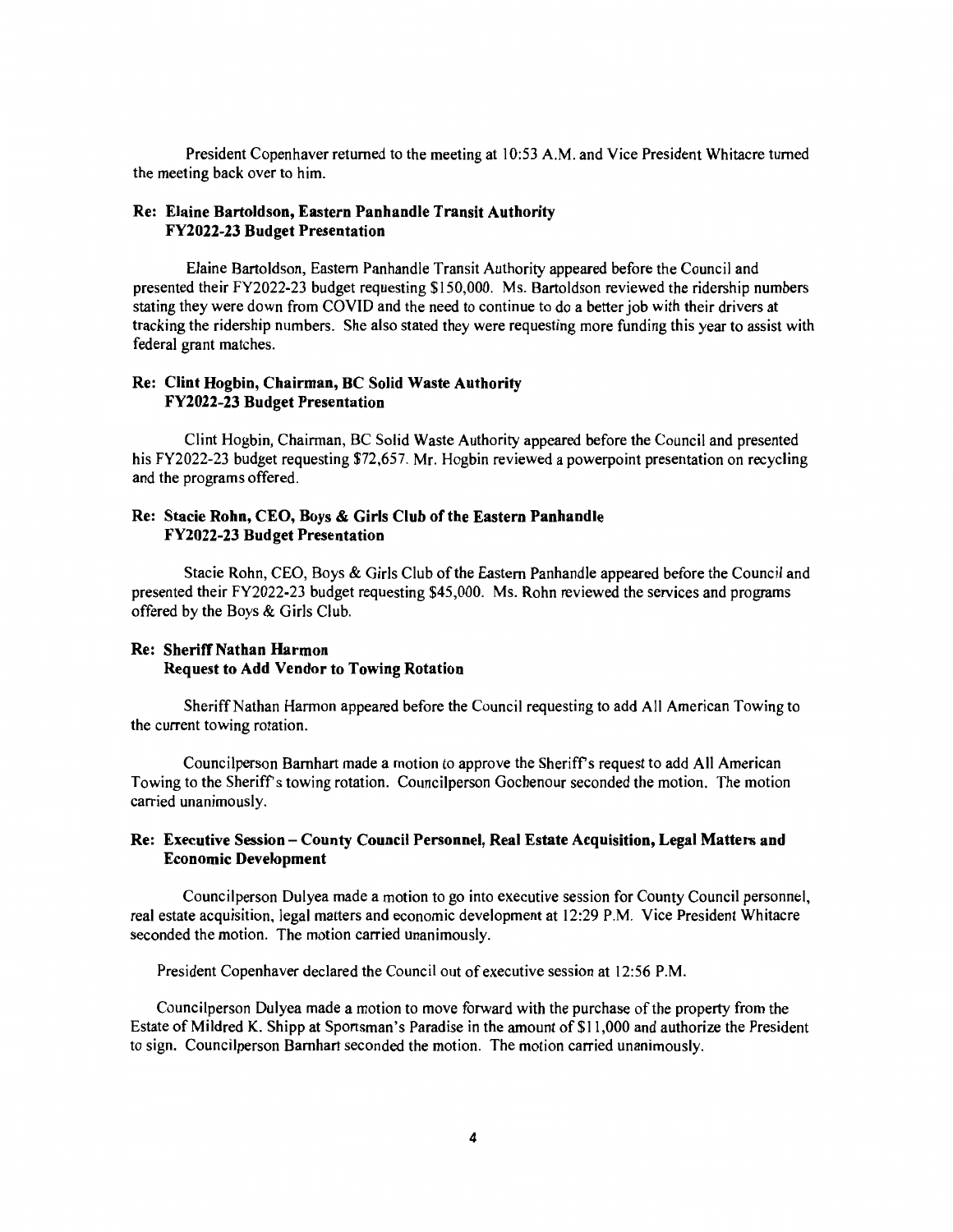Councilperson Gochenour made a motion to enter into an Agreement with Mile Zero, LLC for the purchase of the property at 8274 Winchester Avenue in the amount of \$280,000 and authorize the President to sign. Vice President Whitacre seconded the motion. The motion carried unanimously.

# **Re: Recess**

Councilperson Barnhart made a motion to Recess the January 20, 2022 Berkeley County Council meeting.

Submitted by:  $\frac{1}{\sqrt{2\pi N}}\int$   $\frac{1}{\sqrt{2\pi N}}$ 

**Penny Shewell, Office Administrator**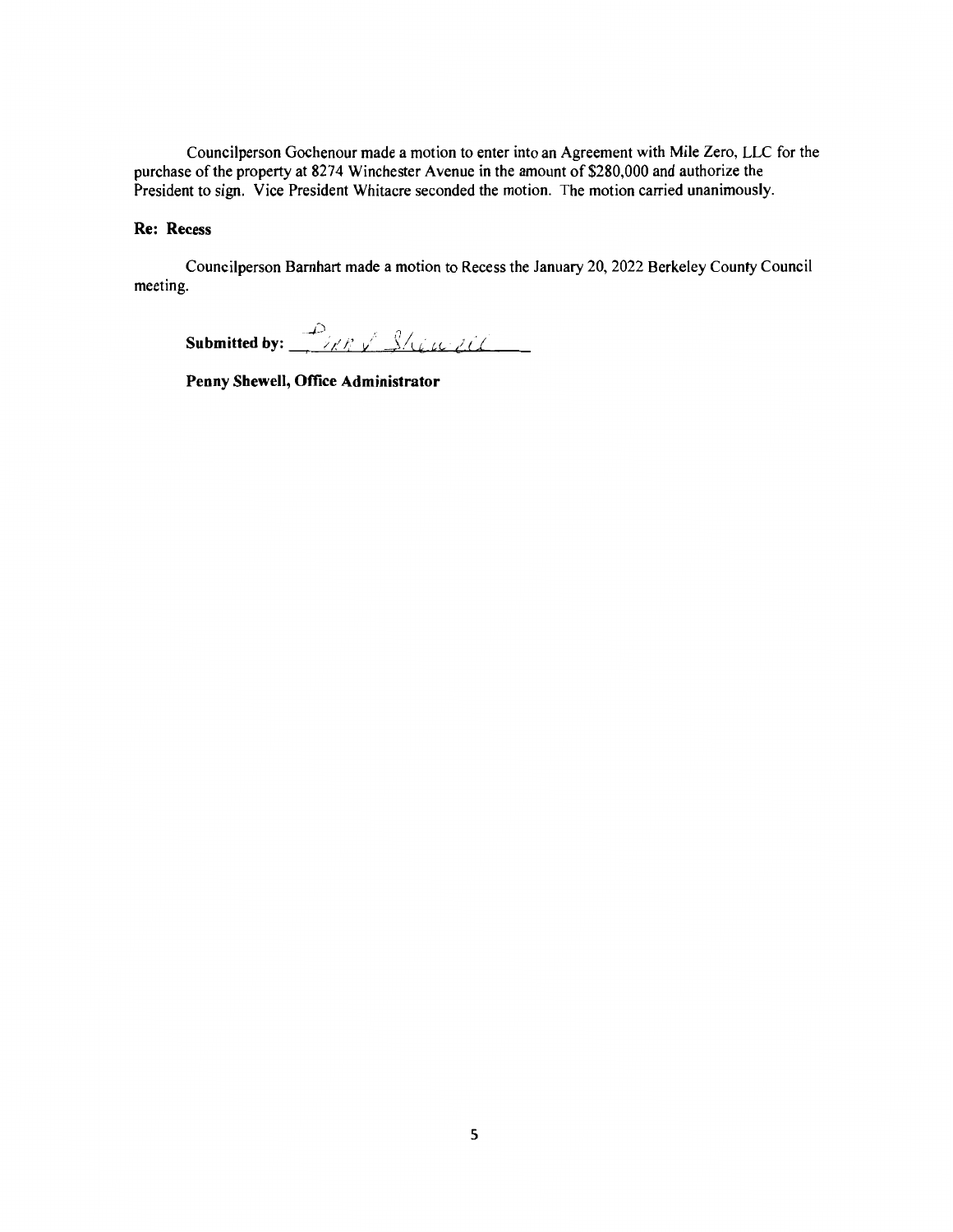Berkeley County Council Meeting

January 27, 2022

 $2:00 P.M.$ 

Board of Review & Equalization

400 W. Stephen Street, Suite 205

Martinsburg, WV 25401

Present:

Douglas E. Copenhaver, Jr., President

James P. Whitacre, Vice President

Dan Dulyea, Councilperson

James R. Barnhart, Councilperson

G. Edgar Gochenour, Councilperson

Alan J. Davis, County Administrator

#### Penny Shewell, Office Administrator

Also Present: The Honorable Larry Hess, Assessor; Rhonda Loudan, Assessor's Office; John Streets, Assessor's Office; Doc Trenary, Assessor's Office; Jack Laing, Facilities Director

#### Re: Call to Order

President Copenhaver called the January 27, 2022 Berkeley County Council Meeting Sitting as the Board of Review & Equalization to Order at 2:00 P.M.

#### Re: Board of Review & Equalization

# Larry Hess, Assessor, Review & Equalization - Session  $#1$ Presentation of the 2022 Appraisal/ Assessment Information Discussion of Procedures - 2022 Review & Equalization

The Honorable Larry Hess, Assessor appeared before the Council and stated that there were no books to present as the State was unable to provide documentation to their office, however they would still be able to make changes to the books through the Board of Review process. He stated that all the keying was done to the books and all the construction had been added to the books.

# Re: Jack Laing, Facilities Director FY2022-23 Budget Presentation

Jack Laing, Facilities Director appeared before the Council and reviewed his FY2022-23 budget reviewing each line item. He also requested one ( 1) additional part time custodian to cover the 24/7 buildings.

## Re: Beverly VanMetre, President, CCAP Loaves & Fishes FY2022-23 Budget Presentation

Beverly VanMetre, President, CCAP Loaves & Fishes appeared before the Council and presented their FY2022-23 budget requsting \$2,500. Ms. VanMetre reviewed the services offered at CCAP.